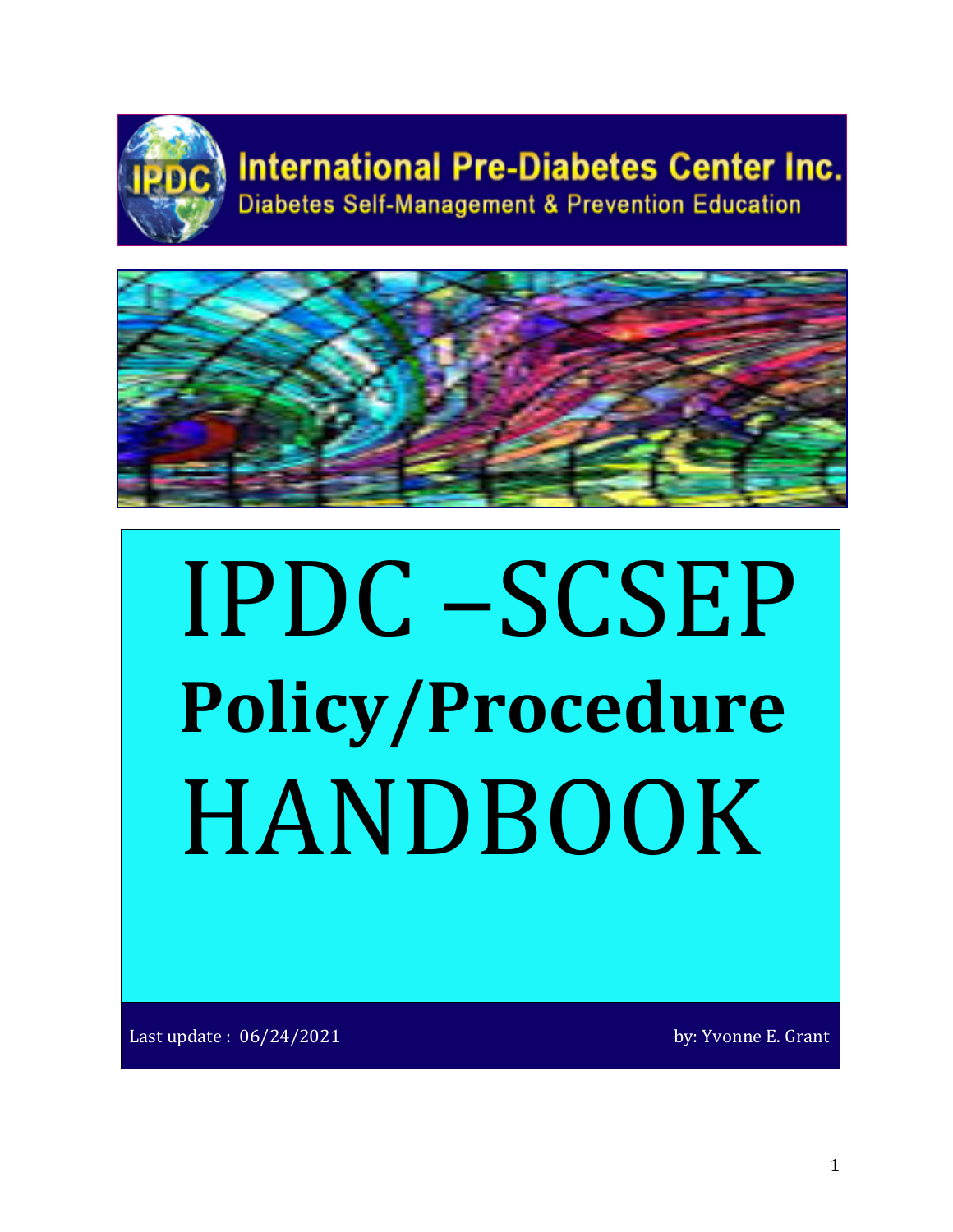| <b>TABLE OF CONTENTS</b>                                |                                             |
|---------------------------------------------------------|---------------------------------------------|
| <b>POLICY/ PROCEDURE</b>                                | <b>SECTION</b>                              |
|                                                         |                                             |
|                                                         | (IDL) (20 CFR 641.570(a)(3))).              |
| $\mathbf{I}$ $\forall$ ] Durational Limits              | <b>IPDC-SCSEP - Section 1.1</b>             |
| [ $\sqrt{ }$ ] Termination                              | <b>IPDC-SCSEP - Section 1.2</b>             |
|                                                         | 641.910 and 29 CFR 37.70 through 80.        |
| [ $\sqrt{ }$ ] Grievance                                |                                             |
|                                                         | <b>IPDC-SCSEP - Section 1.3</b>             |
|                                                         |                                             |
|                                                         |                                             |
| <b>SECTION 1.1 - DURATIONAL LIMIT POLICY</b>            |                                             |
|                                                         |                                             |
| <b>INDIVIDUAL DURATIONAL LIMITS (IDL) - IPDC POLICY</b> |                                             |
| <b>IPDC-SCSEP Adopts DOL Option 1: IDL</b>              | <b>Option 1: No extensions for any</b>      |
|                                                         | participants;                               |
|                                                         | all participants exit at<br><b>48months</b> |
| <b>POLICY:</b>                                          |                                             |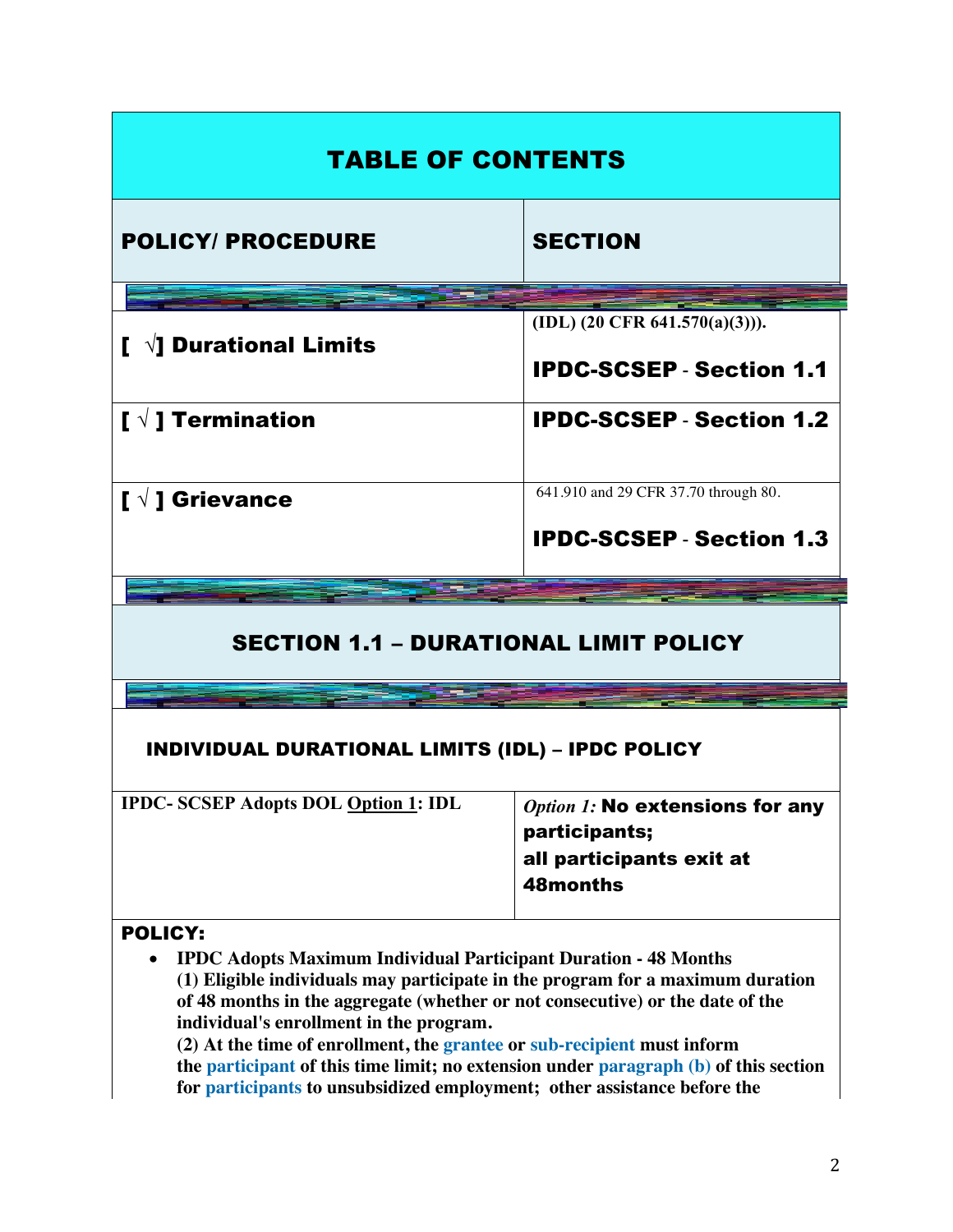**maximum enrollment duration has expired. Provisions for transition must be reflected in the participant's IEP**

• IPDC provides 30-day written notice to participants prior to durational limit exit from the program.

#### **(3) The Maximum Average Project Duration - 27 Months**

• Maintain average project duration of 27 months or less, unless ETA approves an extension to 36 months.

# SECTION 1.1 - DURATIONAL - LIMITS - PROCEDURE

IPDC allows participants to participate in the program no longer than 48 months (whether or not consecutively), No extensions for any participants; all participants exit at 48months

#### PARTICIPANT INSTRUCTIONS: IPDC DURATIONAL LIMITS:

IPDC notifies participants of our policy pertaining to the maximum duration requirement, at the **time of enrollment and each year thereafter**, and whenever ETA has approved a change of policy.

Durational Limits: Under U.S. Department of Labor regulations, the maximum time limit for SCSEP enrollment is 48 months and IPDC has adopted 48 months as the maximum time limit.

#### Therefore, IPDC –SCSEP:

Informs participants of their intent to honor the U.S. Department of Labor regulations, that the maximum time limit for SCSEP enrollment is 48 months from the date of the individual's formal enrollment in the program.

No participants can be given an extension beyond the 48-month time limit for SCSEP participation.

IPDC-SCSEP is designed to work with participants to transition into permanent unsubsidized employment in an average time-frame of 24 months or less: from the date of the individual's formal enrollment in the program. Although IPDC- SCSEP recognizes that there may be some participants that may take more than 24 months to secure employment, and for these participants IPDC-SCSEP will provide additional support as indicated in IEP towards gainful un-subsidized employment.

# PROCESS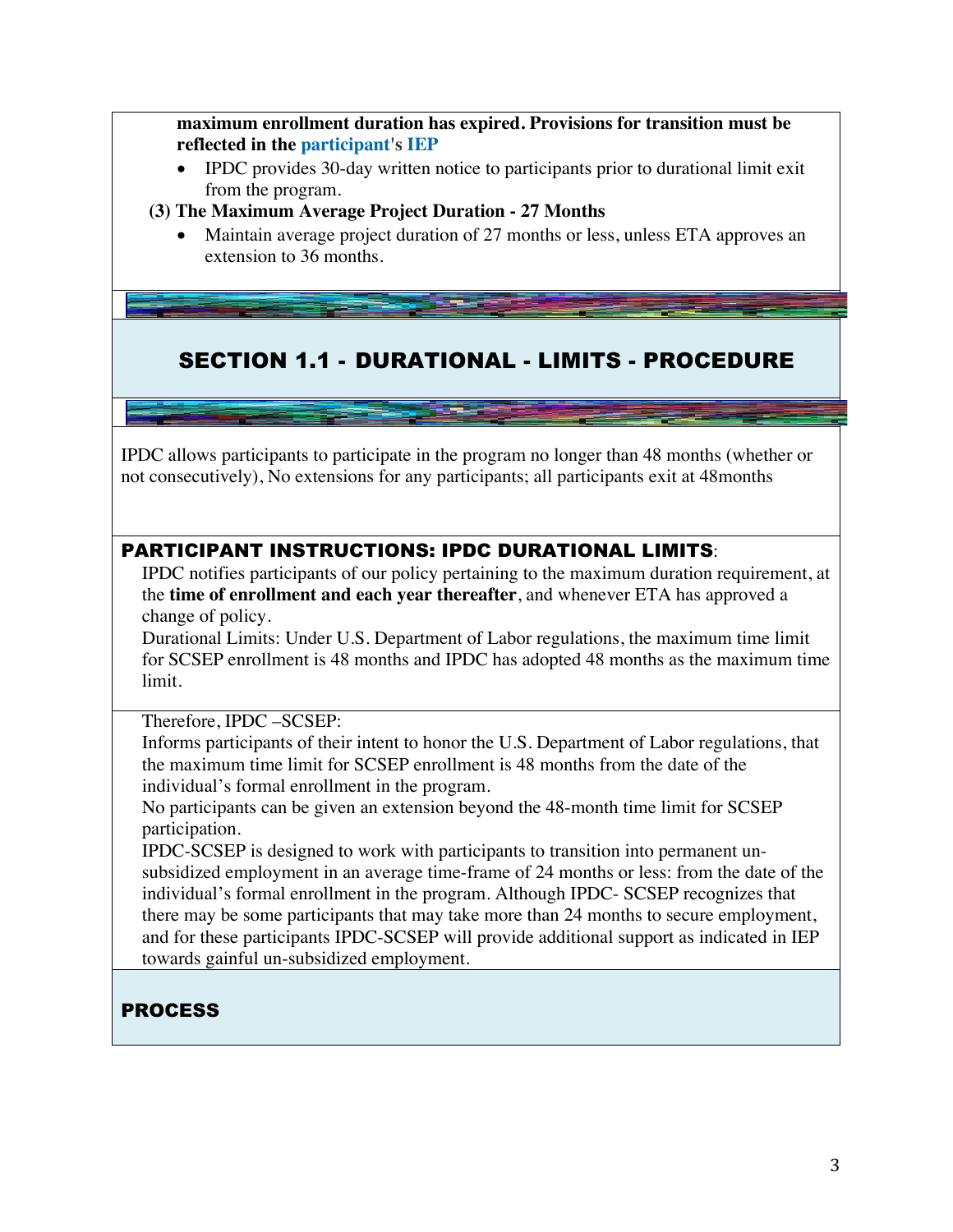The SCSEP is a tool to use as a gateway to regular unsubsidized employment. When an enrollee becomes employed in an unsubsidized employment opportunity the enrollee will:

• Alert the SCSEP Career Planner(s) immediately.

The following detailed information will be collected about that opportunity:

- What company are going to work for, when do you start, what is your title, what are your wages,
- Is the position full time or part time and are there fringe benefits?

You will also be provided support in the form of "follow - up" for one year after the date of exit to unsubsidized employment.

Follow up occurs in the form of telephone calls, letters and emails. The inquiry that is made is related to your employment.

- 1. Are you still working
- 2. Has your title changed
- 3. Have your hours increased
- 4. Are there benefits
- 5. Are you still earning the wage previously reported

Follow Up Occurs every 30 days, special attention is paid on the quarterly dates of:

January 01 - April 01 - July 01 - October 01

Another feature of follow up is that if you become unemployed, we can assist you with career services.

It is important to communicate the with the SCSEP Career Planner(s) about your employment needs.

It is important to participate in the follow up process as your reported success assists in allowing the program to continue to receive the funding.

# Transition Services: IPDC - POLICY

IPDC has a system to transition participants to unsubsidized employment or other assistance before each participant's maximum enrollment duration has expired

**Begin transition planning for participants who will exit for durational limit at least 3-6 months prior to their exit date. Twelve (12) months prior to the exit date the grantee outlines instructions for their transition strategy**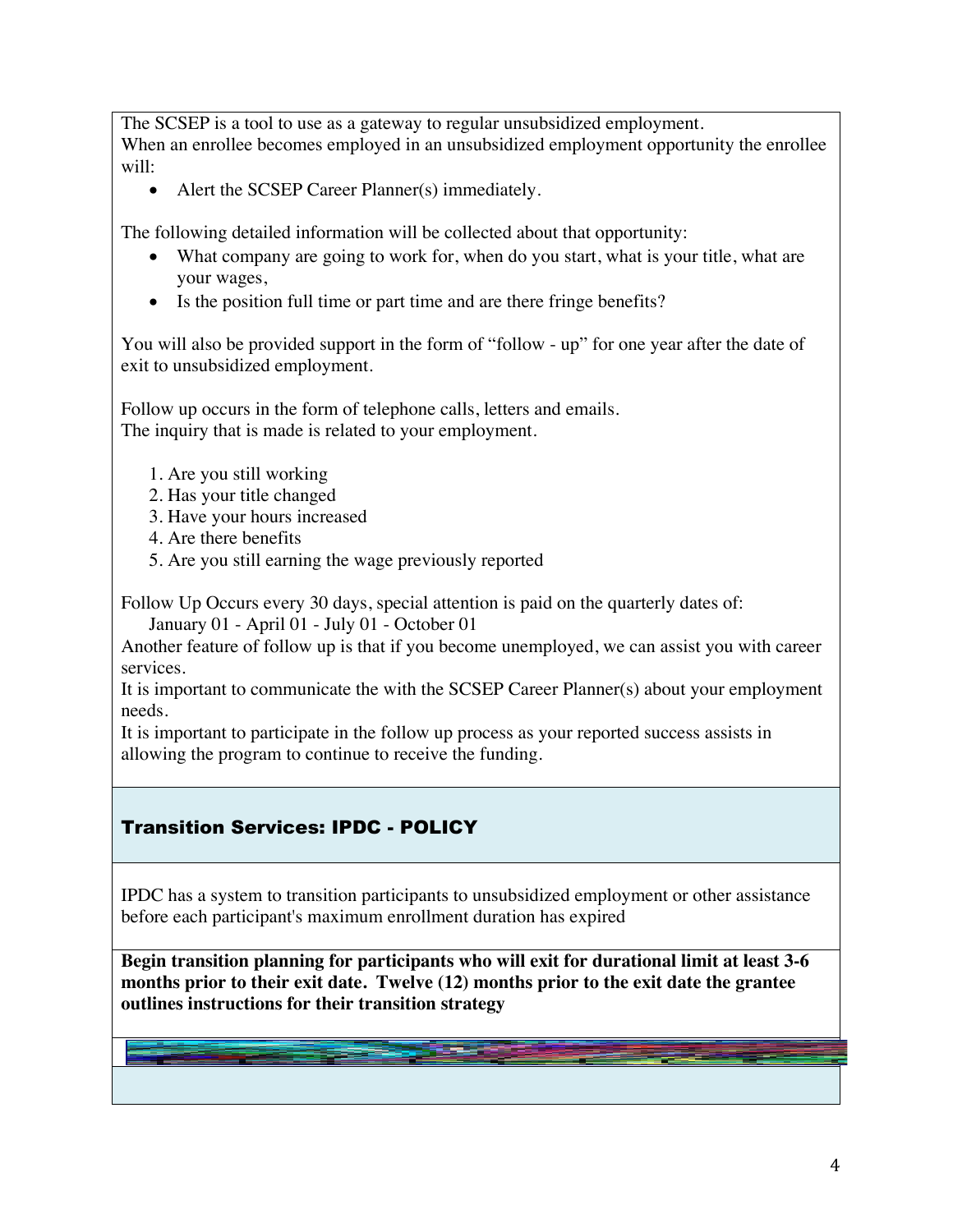# SECTION 1.2 – TERMINATION: IPDC- POLICY

#### POLICY:

- **IPDC Provides a 30-day - written notice for all involuntary terminations that states the reason for termination and informs the participants of grievance procedures and right to appeal.**
- **IPDC Maintains written termination policies in effect and provide to participants at enrollment:**

**Written termination policies are in effect and provided to participants at enrollment for:**

#### **Involuntary Termination Including:**

- 1. Provision of false information
- 2. Incorrect initial eligibility determination
- 3. Income ineligibility determined at recertification
- 4. Participant has reached individual durational limit
- 5. Participant has become employed while enrolled

#### **Termination For Cause**

(A for-cause termination policy must be approved by the Department prior to implementation)

#### **IEP-related termination**

IEP terminations are based solely on a participant's refusal to accept a reasonable number of job offers or referrals to unsubsidized employment (or to conduct a reasonable search for employment) consistent with their IEP, unless there are extenuating circumstances.

# SECTION 1.2 - TERMINATION - PROCEDURE

# Involuntary Termination

IPDC, to involuntarily terminate participants of the Senior Community Service Employment Program (SCSEP) for six reasons as detailed in the Older Americans Act of 2006 and the SCSEP Final Rules of September 1, 2010. Such terminations shall be subject to the applicable appeal rights and procedures as described in Section 641.580 of the Code of Federal Regulations for the SCSEP.

IPDC will provide technical assistance and training as necessary to all staff on the Involuntary Termination Policy prior to utilizing this option.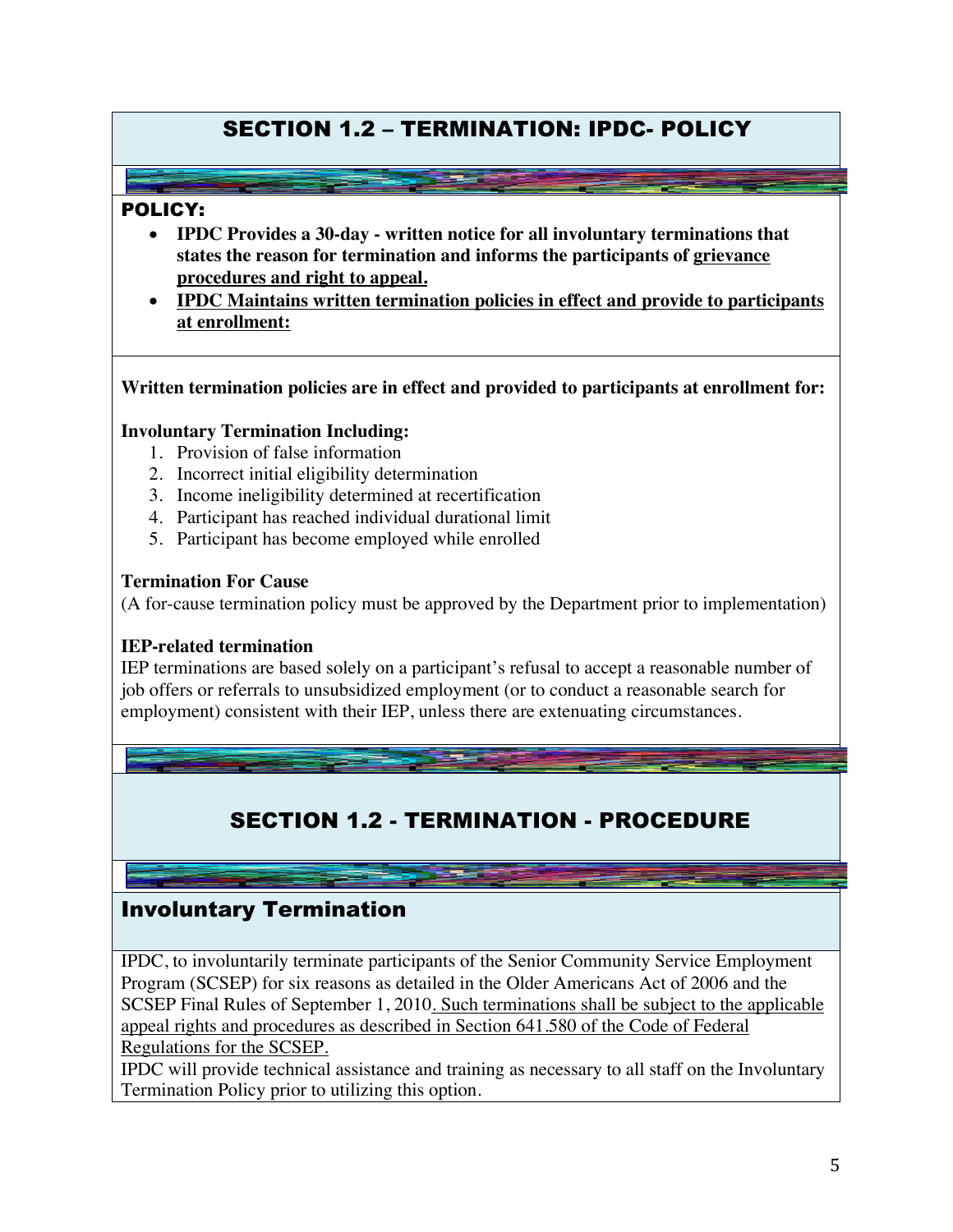Except as noted below in cases of serious violations, participants will receive progressive discipline, and an opportunity for corrective action, before a formal termination notice is issued.

In all cases, participants will receive a 30-day notice of termination letter informing them of their exit date, reason for termination, and the right to appeal under the IPDC grievance procedures.

A copy of the grievance procedure will be attached to the termination letter.

Participants will receive both a copy and a verbal explanation of the IPDC Involuntary Termination Policy during their orientation.

A participant in the SCSEP may be involuntarily terminated for the following:

# Involuntary Termination - Reasons

#### 1. Provision of false information

Knowingly providing false information in the eligibility process.

A participant may be terminated for fraudulent actions, such as intentionally providing inaccurate Information to be deemed eligible for the SCSEP. Should such action occur, the participant will be placed on leave without pay immediately, and a 30-day notice of termination will be sent.

#### 2. Incorrect initial eligibility determination

Incorrect determination of eligibility. A participant will be terminated if found ineligible for participation in the SCSEP either after enrollment or after recertification through no fault of the participant. A participant may be enrolled or deemed eligible for continued enrollment based on an error in determining program eligibility, i.e. program income recorded or calculated incorrectly.

When such action occurs, the participant will be notified regarding the error and sent a 30day notice of termination. The participant will be able to continue participating in the SCSEP until the exit date as noted in the letter.

#### 3. Income ineligibility determined at recertification

No longer meeting the eligibility criteria. Annually, or more frequently should there be substantial changes in circumstances, each participant is recertified for SCSEP participation to determine whether he or she continues to be eligible. During the recertification process, a participant may be determined ineligible for the SCSEP due to a change in the eligibility criteria such as income, family of one due to change in disability status, employment status, and number in household. The participant will be notified and immediately sent a 30-day notice of termination letter. The participant will be able to continue participating in the SCSEP until the exit date as noted in the letter, without pay.

4. Participant has reached individual durational limit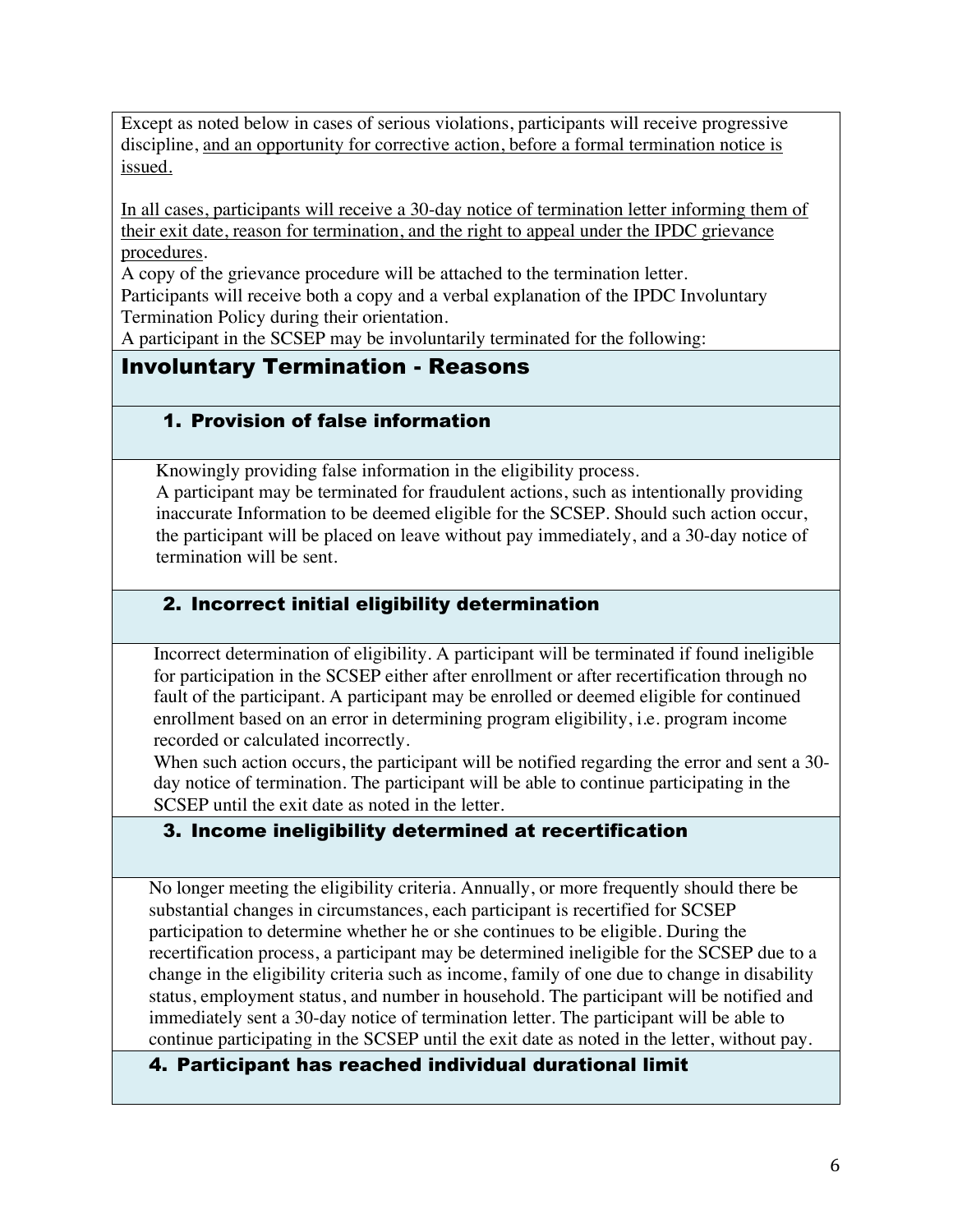**Reaching the 48-month maximum participation limit.** Once a participant reaches their 48-month maximum duration of enrollment, they will be terminated from the SCSEP. IPDC's SCSEP grantee policy for duration of enrollment states that no extension will be granted for participants who reach their 48 months duration of enrollment in the program.

Participants will be notified in writing six months prior to their durational limit that the date is coming and a transition and exit plan will be developed with the participant.

#### 5. Participant has become employed while enrolled

All participants are informed at enrollment that they may not be employed while participating in the SCSEP, and must notify their SCSEP staff immediately upon becoming employed. A participant who is found to be employed while enrolled in the SCSEP without having notified IPDC's SCSEP sub-grantee program staff of their employment will be terminated from the program. When such action occurs, the participant will be placed on leave without pay immediately, and a 30-day notice of termination letter will be sent.

# Termination for cause:

#### Termination for cause, which includes refusing to accept a

**reasonable number** of job offers or referrals for unsubsidized employment, based upon the Individual Employment Plan (IEP), with no extenuating circumstances, which would cause a participant from transitioning to unsubsidized employment. There are several reasons for terminating participants "for cause". When warranted, a participant may be terminated for specific behaviors and/or conduct.

The following are specifics instances; however, other similar behaviors which demonstrate willful misconduct or an intentional disregard of program rules may cause involuntary termination:

- IPDC has determined that three (3) attempts to place a participant at a Host Agency is a reasonable number of attempts for a training assignment or a transition to a new Host Agency.
	- $\circ$  Three (3) refusals by a participant to accept a new Host Agency assignment, three (3) Host Agency refusals to accept a participant, or a combination of the two situations, is grounds for termination for cause (without extenuating circumstances) within the perimeters of item #6 termination for cause.
- Refusal to cooperate with the development of an IEP.
- Sabotaging a job interview, such as a participant telling the interviewer that he or she is not

interested in the job, tells interviewer they are not qualified, or that they cannot start when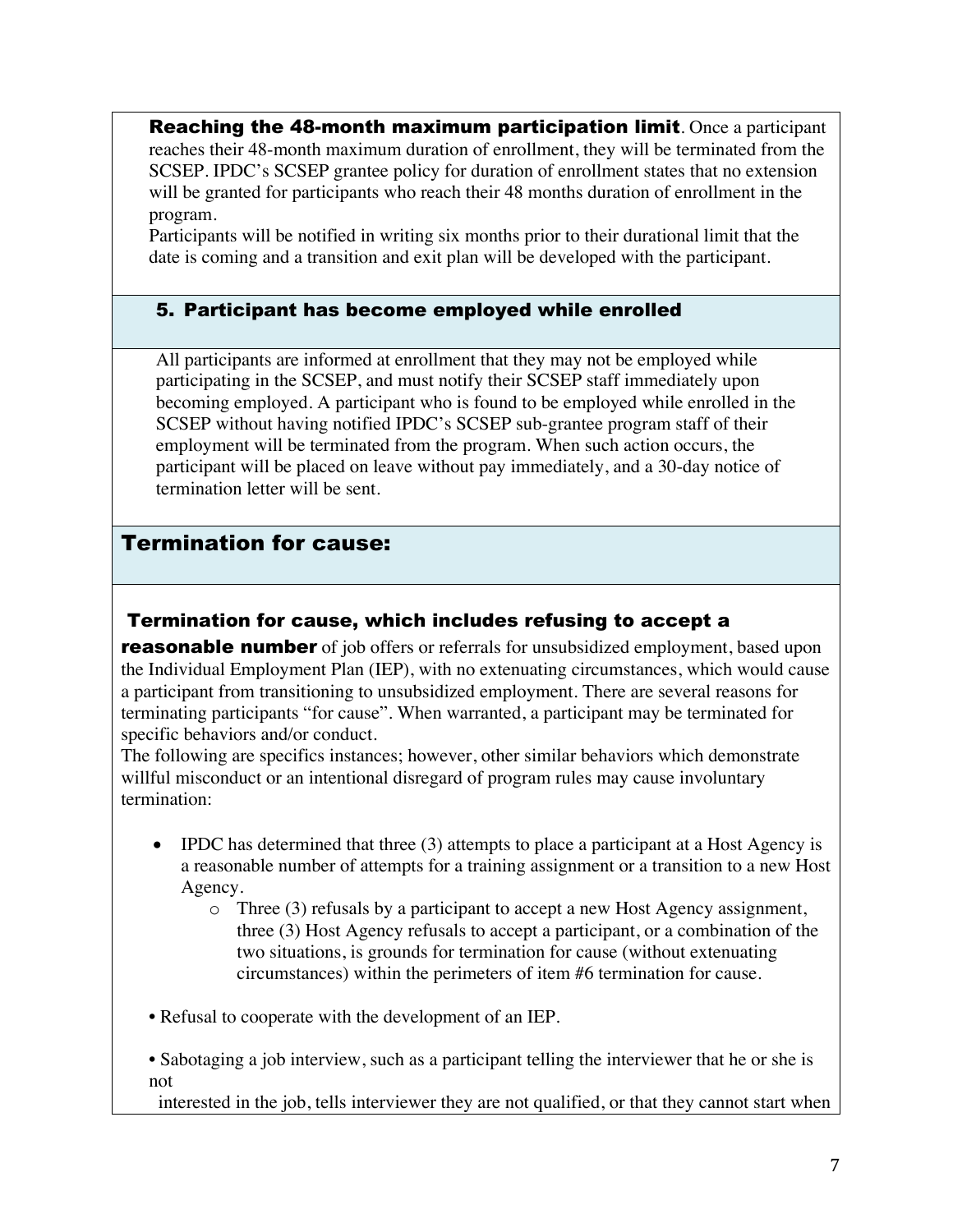the employer would like them to start.

- Refusing to transfer to a new community service training assignment.
- Refusing or not participating fully in training opportunities.
- Refusing to take advantage of WIOA or other grant funded training opportunities.
- Refusing to accept or lack of follow through in obtaining supportive services which will enhance the participant's ability to participate in a community service assignment consistent with the IEP
- Refusing to cooperate with other IEP related referrals.
- Examples of lack of cooperation with IPDC- SCSEP sub-grantee staff to accomplish IEP service strategies may include but are not limited to the following when provided for in the

participants IEP: b. Non-IEP related reasons:

• Refusal to cooperate in establishing eligibility or recertifying eligibility such as refusing to

 provide required documentation to determine continued eligibility or refusing to attend or be available for the recertification appointment.

• Failure or refusal to perform community service assignment duties, i.e. without good cause

 to perform assignments which are part of the training description and required to increase skills and knowledge.

• Falsification of official records, such as timesheets or other official documents, including hours on a timesheet that are not accurate.

• Intentional disclosure of confidential or private information obtained from the host agency,

 grantee, or sub-grantee, such as informing others of information that is supposed to be kept

private or confidential.

• Frequent tardiness or unauthorized absences, including reporting to the assignment late or not reporting to the assignment and not informing the supervisor. Three absences without good cause or without proper notice will warrant termination.

• Insubordination, as defined by intentionally refusing to carry out the direction or Instructions of a host agency supervisor or IPDC-SCSEP sub-grantee staff, provided there

were no extenuating circumstances and the directions or instructions were reasonable.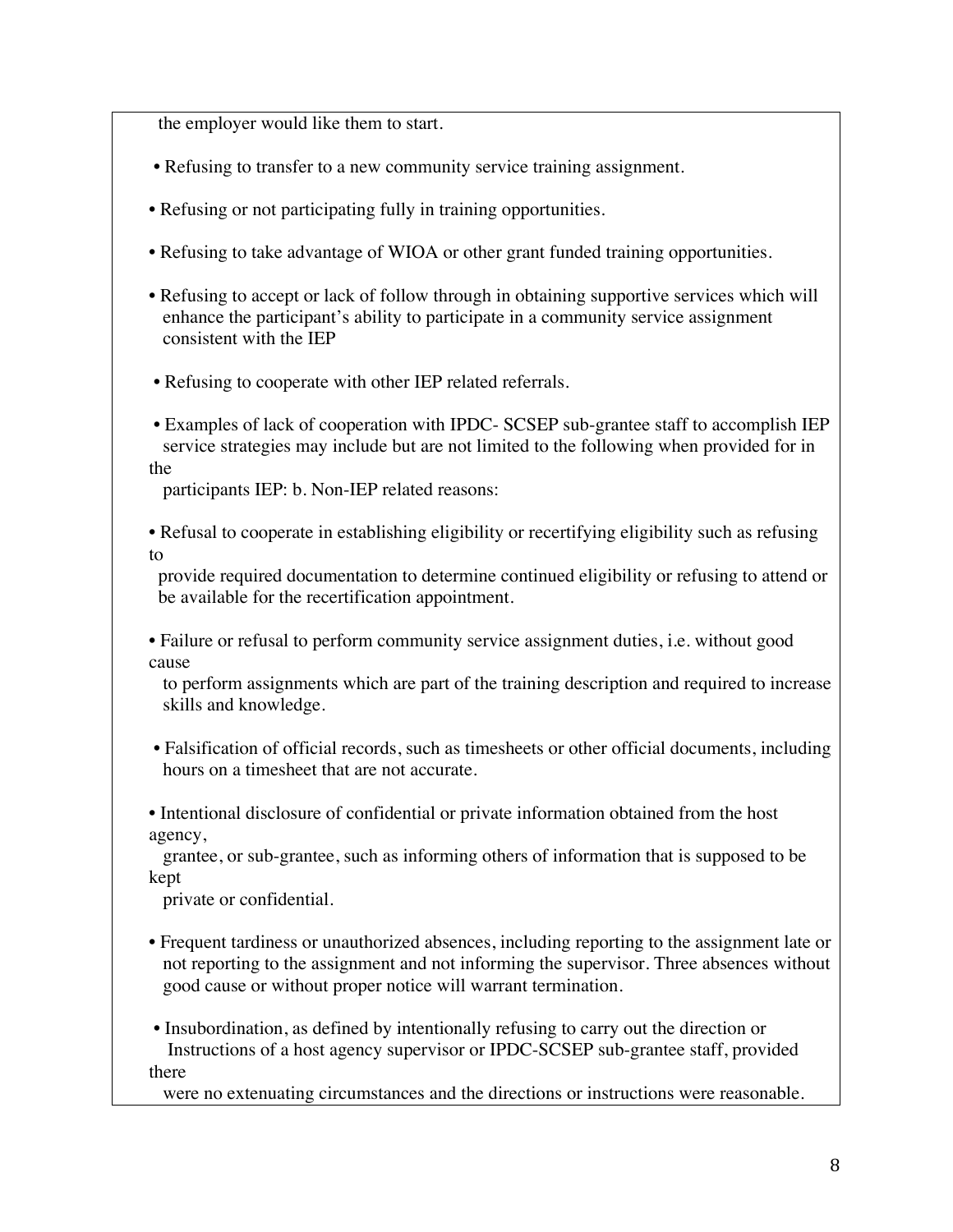- Workplace harassment or discrimination on the basis of sex, gender identification, race, color, religion, national origin, age, marital status, or disability.
- Obscene, abusive, harassing, or threatening language or behavior.

• Physical violence or intentional destruction of property, such as being violent or threatening to or carrying out threats that physically harm individuals or property.

• Theft, meaning illegally taking or withholding the property of another without permission.

• Causing an imminent threat to health or safety of self or others.

• Non-compliance with drug and alcohol free policy, which prohibits participants from consuming, selling, purchasing, manufacturing, distributing, possessing or using any illegal

 or non-prescribed drugs or from being under the influence of alcohol and or drugs while performing their host agency assignment or while carry out objectives required by the IEP.

 Legally prescribed medications are excluded if they do not affect the participant's ability to

perform his or her duties or protect the safety of the participant or others.

• Exceeding approved leave without pay by failing to return from an approved break by the required date without due notice of good cause. For Cause Terminations that Require Immediate Removal from Host Agency and Leave Without Pay Pending Termination When a participant's violation of the IPDC- SCSEP grantee policy is of a serious nature, immediate action to remove the participant from the host agency may be required. In this instance, the participant will be placed on leave without pay and a written 30-day notice of termination letter will be sent. Examples of circumstances warranting immediate removal from the host agency and leave with pay include but are not limited to:

- Gross misconduct such as violating the IPDC- SCSEP grantee drug and alcohol policy or intentionally endangering the lives of themselves or others.
- Violence, including but not limited to physical or verbal violence at the training site.
- Willful destruction of IPDC- SCSEP grantee, sub-grantee, or host agency property.
- Theft of IPDC-SCSEP grantee, sub-grantee, or host agency property.

# Participant Corrective Action and Warning

A participant will be given an opportunity to correct his or her behavior or conduct, or their failure to comply with the IEP requirements, except in cases involving serious harm or imminent threat to health, safety, property, etc. At any point, if a participant makes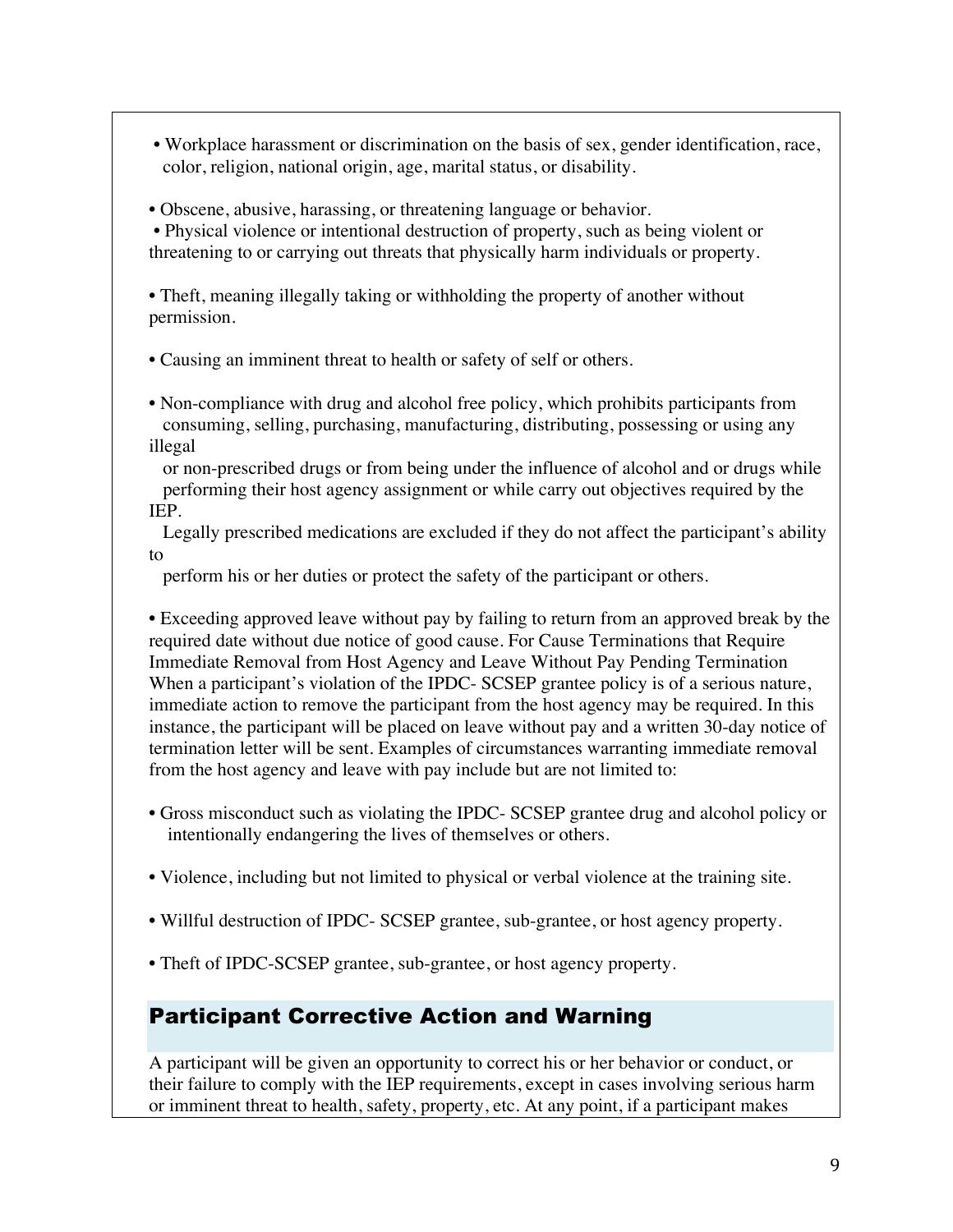positive efforts or the participant's lack of action is justified, corrective action will be discontinued.

The following steps for correction action will be taken:

**Step 1: First Formal Warning** If a participant displays behavior or conduct outlined in the reasons for "for cause" terminations or refuses to comply with the IEP requirements, the participant will be given a verbal warning and counseled to correct his or her actions. Absent extenuating circumstances, the participant will be verbally informed of the requirement to correct his or her behavior or conduct. This warning will be documented in case notes

**Step 2: Second Formal Warning** When a participant for a second time displays behaviors or conduct outlined in the reasons for "for cause" terminations or refuses to comply with the IEP requirements, the participant will be verbally warned and counseled to correct his or her actions.

Absent extenuating circumstances, the participant will receive written notification that he or she has 30 days from the date of the notice to correct their behavior or conduct. In the case of an IEP violation, the participant may be directed to complete specific IEP related tasks.

The written notification will include a statement that failure to make improvement or complete the IEP related tasks will result in termination. This verbal and written warning will be documented in case notes.

**Step 3: Termination** When a participant does not make improvement in his or her actions OR, for third time, displays behavior or conduct outlined in the reasons for "for cause" terminations, the participant will be verbally notified and a letter will be sent notifying the participant that he or she will be exited in 30 days from the date of the letter.

# SECTION 1.3 GREVIANCE POLICY

#### **Participant Right to File a Grievance**

Participants always have the right to appeal any corrective action or termination using IPDC's grievance procedure (found in the Participant Handbook). The participant also has the right to appeal the IPDC's decision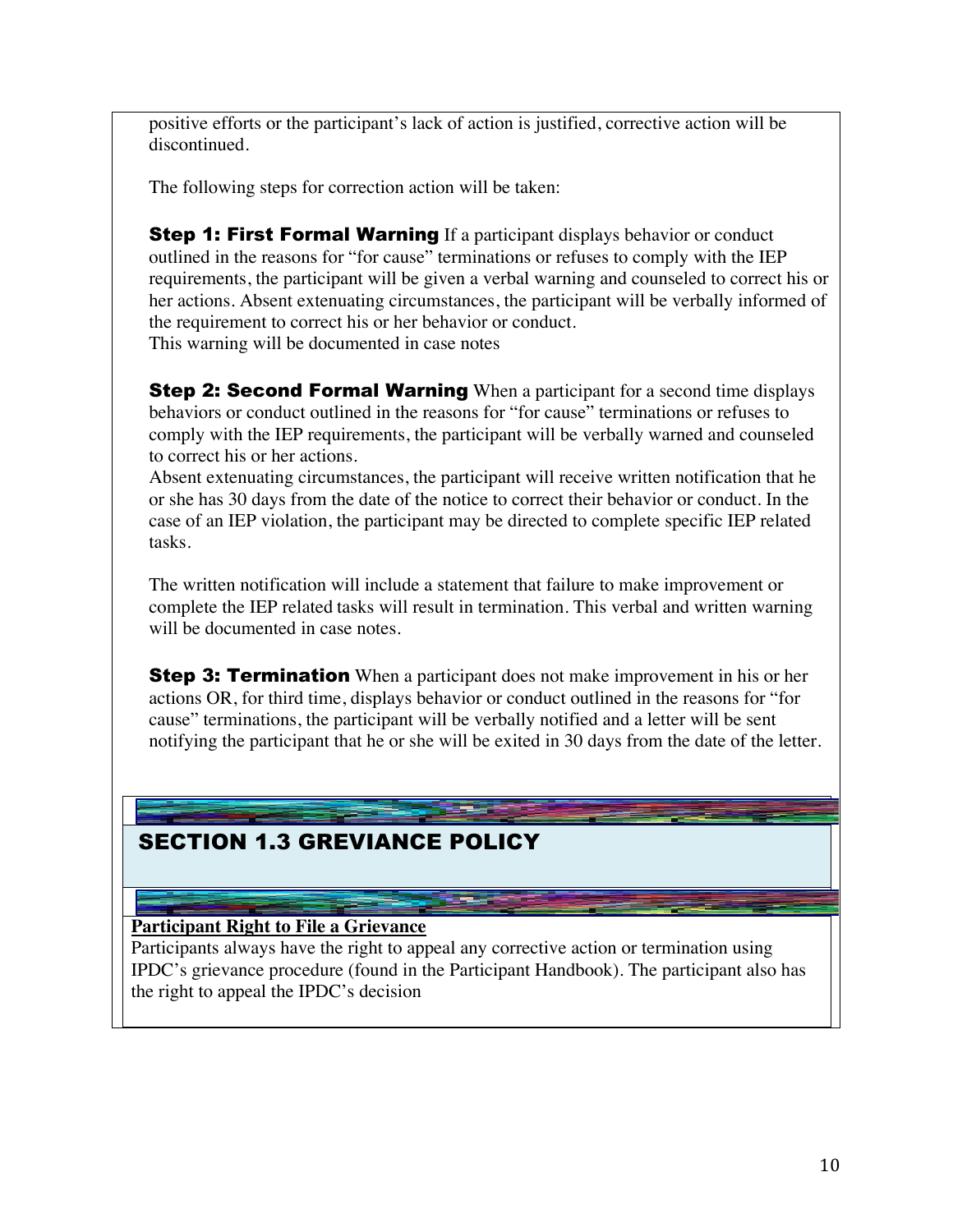IPDC – SCSEP maintains a formal grievance procedure to receive, investigate and resolve grievances and to conduct hearings in order to settle disputes arising out of SCSEP programs

Grievances can be brought by any individual or organization including, but not limited to, program participants, contractors, one-stop partners, applicants seeking participation or financial assistance, labor unions and community-based organizations; or from administrative staff of the IPDC

Where the alleged violation of the funding source or regulation is also an alleged violation of another law, regulation or agreement, nothing in this grievance procedure shall preclude an individual or an organization from filing a grievance under such other law or agreement with respect to the cause of action; as well as filing a grievance under the provisions herein. In the case of participants who are receiving services under funding sources received from SCSEP, every individual prior to entering employment or training is informed of his/her rights and benefits in connection with same.

Each participant receives a written grievance procedure including a notification of their right to file a grievance and how to do so.

**Every employer of training participants will notify their participants of the scope and availability of procedures for grievances relating to terms and conditions of employment**.

An employer grievance system shall provide for, upon request by the grievant, a review of an employer's decision by the IPDC Board.

The identity of any person who has furnished information relating to, or assisting in, an investigation of a possible violation of the funding source shall be kept confidential to the extent possible, consistent with the fair determination of the issues

# DEFINITION: GRIEVANCE:

**A grievance is defined as an expressed dissatisfaction or dispute between a trainee, the host agency and/or the Senior Community Service Employment Program (SCSEP). Any trainee grievance shall follow the steps as outline below per IPDC Grievance Policy**

The grievance process intends to address the disposition of complaints by SCSEP Trainees or persons authorized to act on their behalf against the SCSEP and employees or volunteers.

Grievances shall be expressed in writing, stating the facts of the situation, the alleged mistreatment, or deficiency, and if appropriate, the relief sought. Informal resolution of a complaint before it becomes a grievance is encouraged.

# CONFIDENTIALITY:

This process will be confidential to protect Trainee's rights to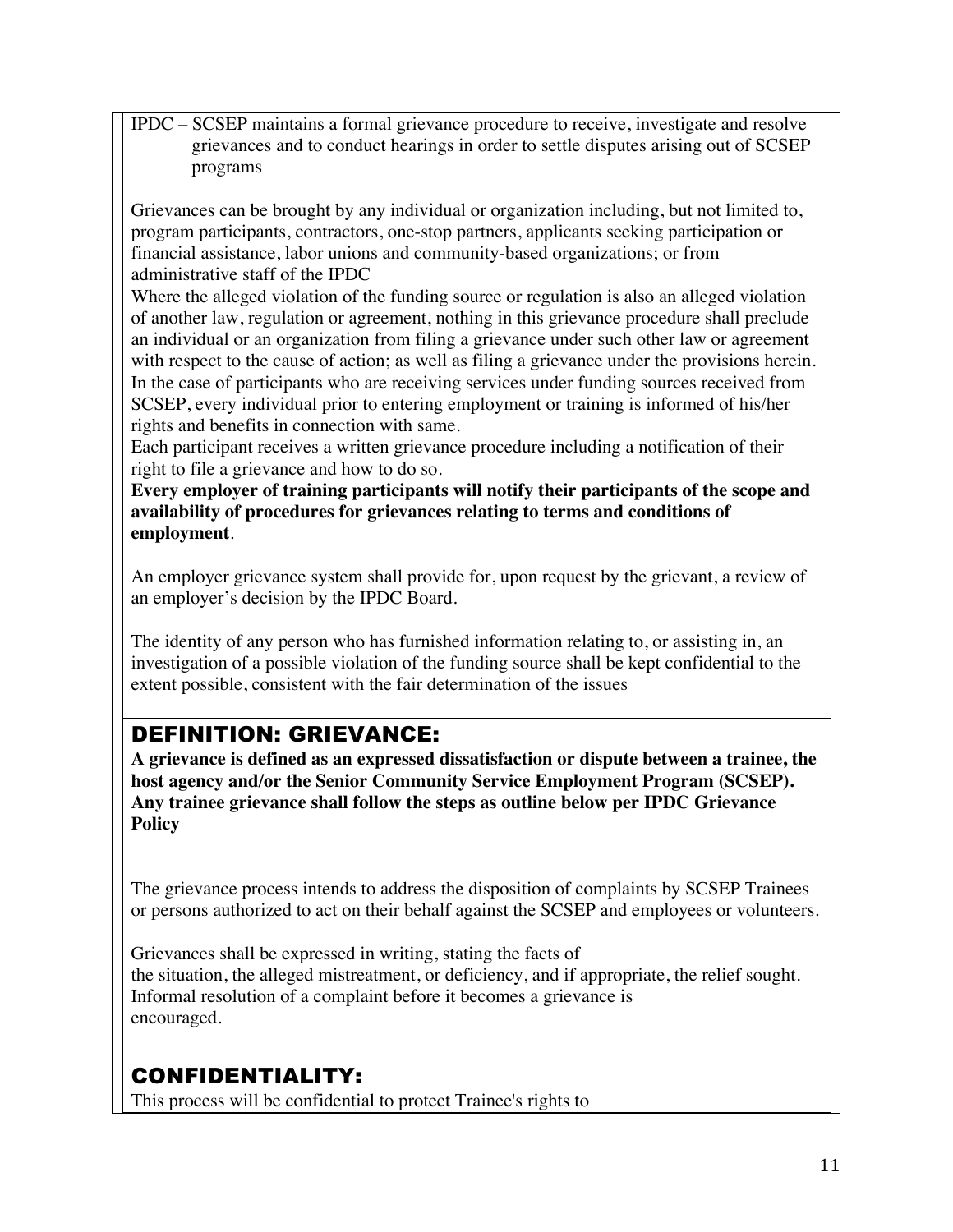privacy. Only information relevant to the complaint may be released to the responding party without the Trainee's consent.

Complaints may involve, but not be limited to, any or all of the following:

(1) Amount or duration of SCSEP training.

(2) Denial or discontinuance of SCSEP training.

(3) Dissatisfaction with any aspect of IPDC-SCSEP or Host Agency.

# SECTION 1.3 IPDC-SCSEP GRIEVANCE PROCEDURE

# INFORMAL

#### Step 1:

Any individual having a grievance alleging a violation of IPDC's SCSEP funded programs, regulations, grants or other agreements, should first attempt to resolve the issue with his/her immediate host agency supervisor.

Participants involved in on-the-job experience programs should first seek resolve with his/her employer.

# Step 2:

If resolution of the grievance is not accomplished at Step 1, the grievant should next attempt a resolution with the appropriate Coordinator for the IPDC -SCSEP. Contact (818) 714- 2066 for the name of this person.

# FORMAL

# Step 3:

If satisfactory disposition cannot be agreed upon at Step 2, a formal, written grievance can be filed with the Executive Director of the IPDC-SCSEP.

- A. All grievances related to programs funded by SCSEP are required to be filed within one year of the date of the alleged occurrence.
- B. All grievances shall be in writing and contain, to the extent practicable, the following

information:

1) The full name, address, and telephone number of the party/parties filing the grievance.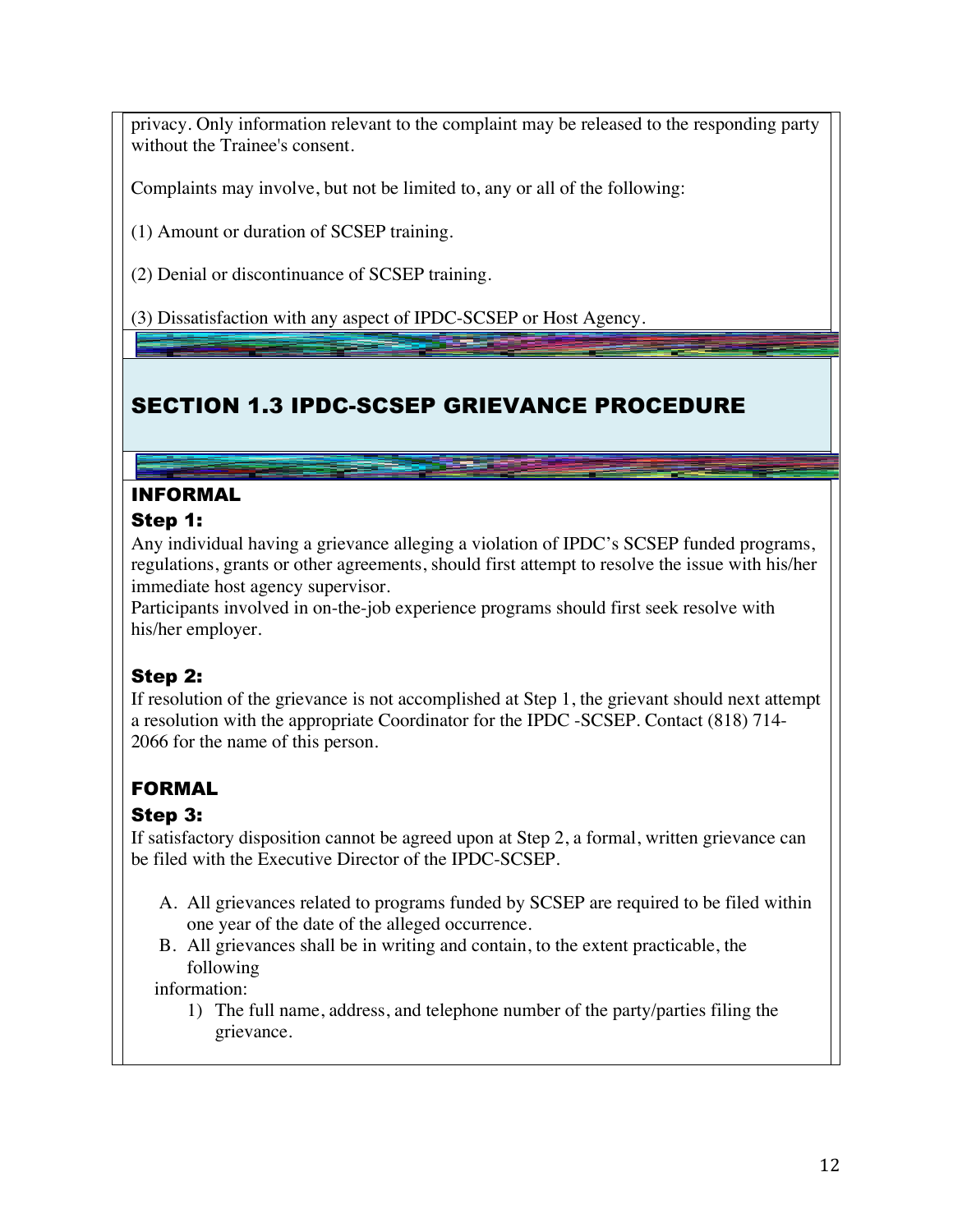2) The full name and address of the party against whom the grievance is made, or other information sufficient to identify the party against whom the grievance is made.

3) A clear and concise statement of the facts, as alleged, including the pertinent dates,

constituting the alleged violation.

4) The provision of the act, regulations, grant, contract, or other agreements under the act believed to have been violated; and

5) The relief requested.

C. If informal resolution is not mutually agreed upon, the grievant may request a hearing. Summary of Timelines for a Hearing:

Step 1: in 5 days Step 2: in 10 days Step 3: in 15 days

- 1) A hearing is not required at this step if the grievance can be resolved without one.
- 2) If a hearing is to be conducted, the grievant party against whom the grievance is made will be provided written notice of the date, time, and place of the hearing on the matter and of the opportunity to present evidence, including witnesses. The notice of the hearing shall indicate the nature of the violations, which the hearing covers. **Notice shall be given not less than ten calendar days prior to the hearing on the matte**r.
- D. A written decision shall be issued by the IPDC SCSEP Board and shall include the following information:
- 1) Date, time, and place of hearing (if held);
- 2) Names and addresses of all witnesses called by the parties;
- 3) Name and address of the grievant;
- 4) Name and address of the party against whom the grievance is made
- 5) Information sufficient to identify all evidence presented;
- 6) A reiteration of the issues raised;
- 7) A determination of the facts;
- 8) An analysis of the issues as they relate to the facts;
- 9) A decision addressing each issue; and
- 10) If a response to the grievance is not received within the time prescribed, or should either party be dissatisfied with a decision, there is a right to an appeal to the IPDC -SCSEP
- E. The grievance may be appealed to the DOL program office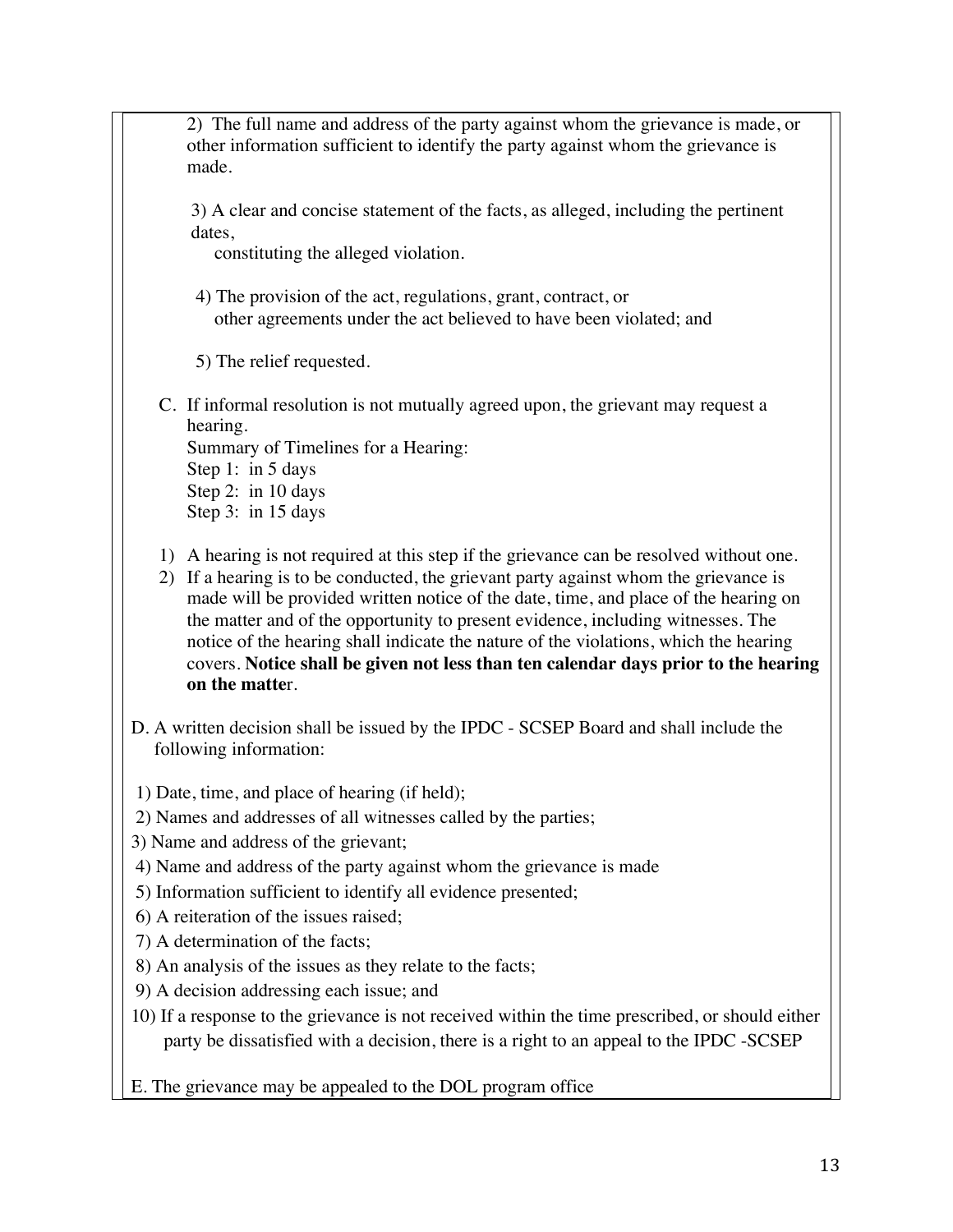#### Participant Instructions:

If you do not receive a satisfactory answer through the informal resolution process, you should take the following actions:

- 1. If you and your career coach are unable to resolve the complaint or grievance informally, then you should write a letter to the career coach within 30 calendar days of the incident.
- 2. The letter must identify the person against whom you are filing the grievance; the nature of the grievance including specific date(s) and incidents(s); the basis for the grievance, e.g., race discrimination; actions you have taken to resolve the grievance; and your desired remedy to satisfy your grievance.
- 3. Your career coach will respond in writing to your complaint or grievance within 10 working days of receiving the letter.
- 4. If the complaint alleges discrimination and/or a violation of civil rights law, the complaint must be filed with the Civil Rights Center at the U.S. Department of Labor: Director of Civil Rights United States Department of Labor Room N-4123 200 Constitution Avenue NW Washington, DC 20210.
- 5. If you accept the career coach's response, the procedure is complete. If you are still not satisfied with the career coach's response, the following actions may be taken: you should write to the IPDC-SCSEP director within 30 calendar days of the letter from the career coach. The letter must detail the incident and the steps you have taken to resolve your complaint or grievance, including a copy of the original grievance letter and response. The IPDC-SCSEP director will confer with the affected parties and respond in writing, within 30 calendar days of receipt of your letter, with her/his decision. If you accept the IPDC-Director's response, the procedure is complete.

If you are not satisfied with the decision, you may appeal to the U.S. Department of Labor. You must send a copy of the final determination, your statement of appeal, and any supporting documentation within 30 calendar days of the letter from the program director to: U.S. Department of Labor, Employment and Training Agency, DNPTTA, Division Chief, Steven Rietzke, 200 Constitution Avenue NW, Washington, DC 20210.

6. IPDC's determination will be final unless allegations of violations of Federal law are determined to be substantial and credible and thus will be investigated and addressed under IPDC's grievance procedure and the U.S. Department of Labor will not review final determinations.

DOL will review if the complaint alleges violations of laws other than anti-discrimination laws, and the complaint cannot be resolved within 60 days of correspondence with IPDC. In addition, all involuntary terminations will be subject to the IPDC grievance policy and the 30-day termination letter will include language informing you of the appeal process.